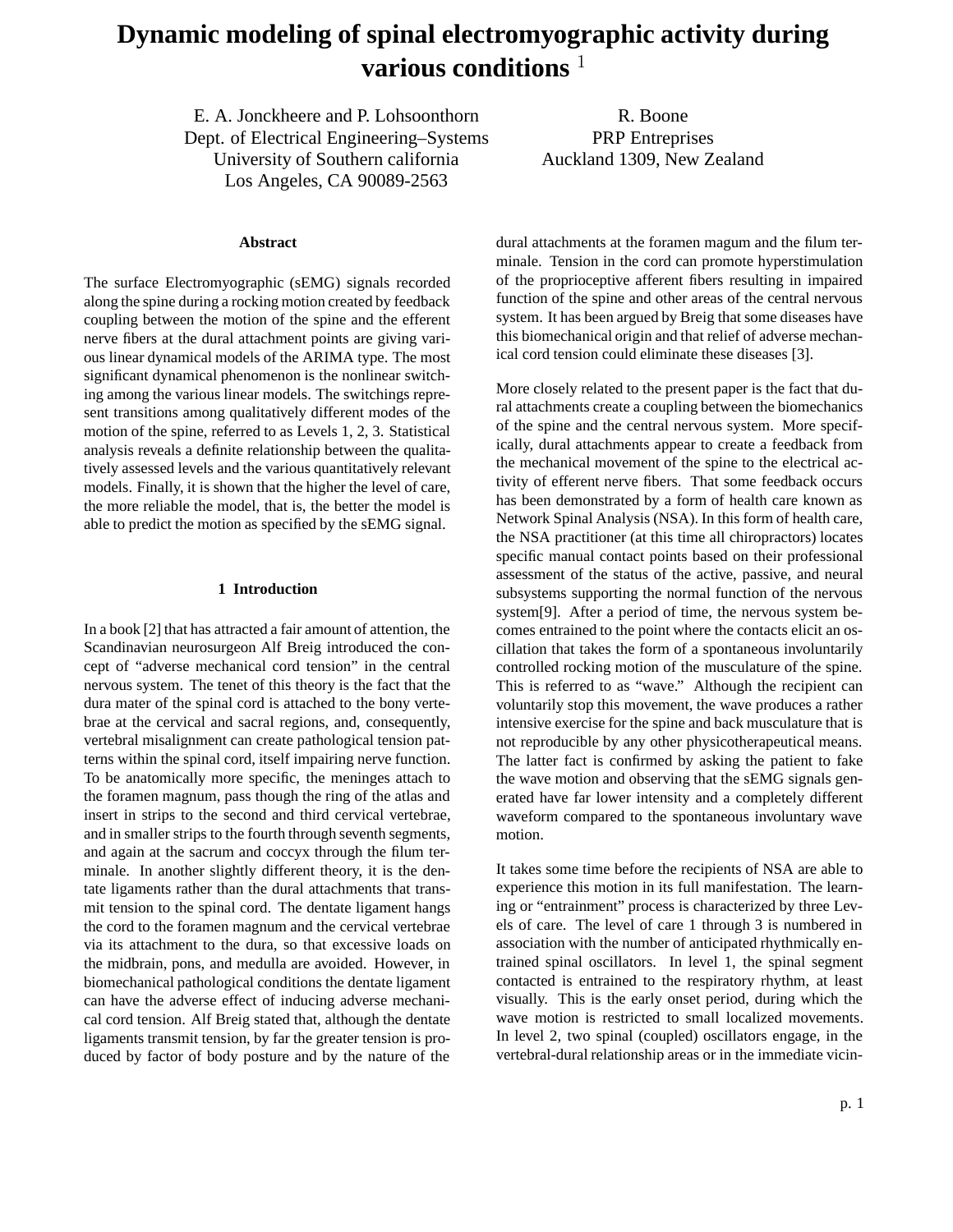ity of those. At this stage, gentle rocking motion become more precise. In Level 3 of care, the two spinal oscillators already developed in level 2, such as occiput and sacrum, are still entrained, in addition to the development of a third thoracic-sternal oscillator. This level has very specific movements of the spine and highly coordinated with the deep breathing patterns.

Retrospective study demonstrates that recipients of this form of care experience health and restorative benefits. As well, other research has also shown therapeutic benefits for a quadraplegic patient five years post injury when subjected to involuntary physical activity [8].

In regard to NSA the recorded sEMG signals take the form of a "background" signal interrupted by "bursts" of accrued sEMG activity [1], the frequency and intensity of which increase with the Level of care. In this paper we look at the signal-theoretic and dynamic properties of the sEMG signals generated during the process of entraining patients from Level 1 to Level 3. The goal was to provide some objective mathematical confirmation of the transition between the Levels of care, which so far have been left to the practitioner's subjective judgment and physical assessments. To achieve this task, we developed "black box" dynamical models of the ARIMA type for the various segments of the data record. Each segment corresponded to a Level of care as well as the recipient's position (sitting, prone, supine). Our objective was to establish that the models are "Level specific" and "position specific" and that there is an identifiable trend in the dynamical models of the signals generated from one Level to the next. More specifically, it was shown that the various Levels could be distinguished by the predictability of the sEMG signals as the error between the signal and its dynamical prediction decreases with the Level of care.

### **2 Data collection protocol**

The sEMG signals from the muscle groups lateral to the spine were recorded by means of noninvasive electrodes placed at the cervical, thoracic, lumbar and sacral regions with the recipient of NSA care successively in the prone, sitting, and supine positions. The electrodes were inputs to an Insight Millenium sEMG machine. While this machine allows for such preprocessing as low pass filtering, we used the raw sEMG data. The analog output signals of the amplifiers were themselves inputs to a Measurement Computing DAS16/16 converter board with the sampling rate set to 4000 samples/sec.

In this study, a recipient of NSA care, who was assessed to be in Level 3, was taken progressively from early Level 1 to advanced Level 3. There were four readings shown in chronological order with the corresponding Levels and positions in Table 1.

| r <del>ecorum</del>         | (model)  |     |         |
|-----------------------------|----------|-----|---------|
|                             | 1,2,3    | 1,2 | prone   |
| $\mathcal{D}_{\mathcal{L}}$ | 4,5,6    | 2,3 | prone   |
| 3                           | 7,8,9    |     | sitting |
|                             | 10,11,12 |     | supine  |

**Table 1:** Various recording at various levels in various positions.

There were short rest periods between consecutive recordings, during which the recipient was put in another position and the data collection software reinitialized. Each recording had four channels (cervical, thoracic, lumbar and sacral). Each channel recording consisted of 196,608 data points (49 seconds). In this paper we focus on the cervical signal. Each of the 4 cervical recordings was divided into 3 segments of 65,536 samples (16 secs/segment). The long range cervical signal was hence decomposed into 12 segments. Each segment was meant to be representative of a Level of care (1, 2 or 3) together with a position (prone, sitting, supine).

#### **3 ARIMA modeling**

### **3.1 theoretical overview**

An *Auto Regressive Integrated Moving Average*  $ARIMA(p, d, q)$  model of a nonstationary experimentally observed time series  $\{y(k)\}\$ is

$$
AR_p(L)\left((1-L)^dy(k)\right) = MA_q(L)\epsilon(k) \tag{1}
$$

where  $AR_p$  and  $MA_q$  are the autoregressive and moving average polynomials of degree  $p, q$ , respectively, in the delay operator  $L(= z^{-1})$ , with the z-roots of  $AR_p$  inside the unit disk,  $d \geq 0$  is the order of integration, and  $\epsilon$  is an uncorrelated sequence (see [4]). When  $d = 0$ , the above becomes the classical ARMA stationary process. The  $(1-L)^d$ "preprocessing" term consists of  $d$  banks of incrementation operators  $(1 - L)$ , in case the raw sequence  $\{y(k)\}\$ appears nonstationary, but can be made stationary by incrementation. The Smallest CANonical (SCAN) correlation method and the Extended Sample Autocorrelation Function (ESACF) method are used to identify tentative orders  $(p + d, q)$  of the stationary or the nonstationary models of the signals as  $ARMA (p + d, q)$ . Should the SCAN and ESACF methods indicate that  $p + d \geq 1$ , then the Augmented Dickey-Fuller (ADF) unit root test should be used to determine whether the term of degree  $(p + d)$  is a purely autoregressive term or whether it has a unit root. In the former case where the unit root test fails, we set  $d = 0$  and we have an ARMA model. In the latter case where the unit root test passes, we go to the incremental signal  $(1 - L)y$  and reapply the Dickey-Fuller unit root test. This process is iterated until the unit root test fails. This yields <sup>d</sup>, with which the SCAN and ESACF methods are used on  $(1-L)^{d}y$  to derive the tentative degrees  $(p, q)$ , which in turn yield tentative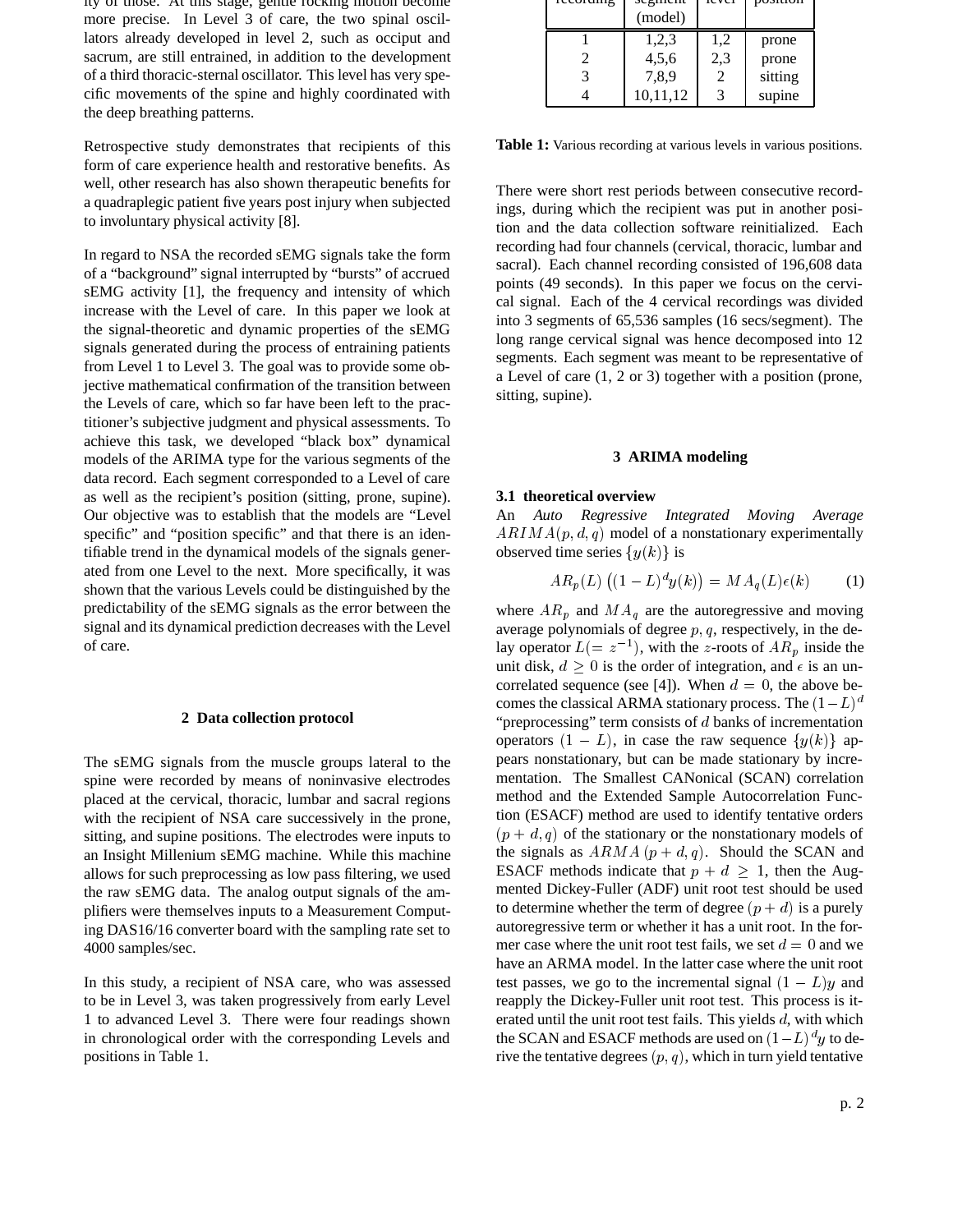polynomials  $A\Lambda_p$  and  $M\Lambda_q$ , and final selection is made on the basis of best possible least squares fit.

# **3.2 ARIMA modeling at various levels in various positions**

For each of the 12 segments identified in Section 2 (Table 1), an  $ARIMA$  model representative of that segment was derived as follows: Each segment was decomposed into subsegments of 5,000 points each and, for each subsegment, the auto correlation sequence  $a_k : k = 1, ..., 25$ and the partial correlation sequence  $b_k : k = 1, ..., 25$  for a lag of 25 were derived. Each subsegment defined a point  $\left(\sum_{k=1}^{25} |a_k|, \sum_{k=1}^{25} |b_k|\right)$  in  $\mathbb{R}^2$  and as such each segment led to a cluster in  $\mathbb{R}^2$ . By visual inspection, one such subsegment point was chosen at the middle of the cluster as representative of the segment. This led to 12 subsegments of 5,000 data points, each subsegment representative of a given segment. For each sample subsegment, the SCAN and ESACF methods indicated that  $p + d \ge 1$  and the Augmented Dickey-Fuller unit root test indicated that this term had a unit root. Upon going to the first order difference signal  $x(k) = y(k) - y(k-1)$ , the Augmented Dickey-Fuller unit root test failed, so that  $y$  is a nonstationary signal with one unit root, that is,  $d = 1$ . In all cases, *only one* differentiation was necessary for the unit root test to fail. This led to 12  $ARIMA(p, d = 1, q)$  baseline models, labeled as the segments (see Table 1). These models are listed in the Appendix.

With these models at hand, we will examine how specific they are to the various levels and the various positions (see Figure 4). Another relevant issue will be to examine how accurate they are in their ability to predict the sEMG signal at the various levels (see Figure 3). This would provide some mathematically objective confirmation of the levels of care.

#### **3.3 burst versus background signal**

Visual inspection of the incremental sEMG signal of Figure 1, confirmed by more objective dynamic analysis [7], reveals that the sEMG signal can be decomposed into two dissimilar signals. The first one is associated with some "background" signal (see Figure 1) and the other one is associated with the "bursty" part of the signal. The autocorrelation and partial correlation functions are the tools that were used in [7] to discriminate the "burst" signal from the "background" signal. Roughly speaking, the burst signal is distinguished from the background signal as being more stationary as revealed by a faster decaying autocorrelation.

A rather surprising fact is that the discrimination between the "burst" part and the "background" part of the signal does not quite coincide with the intuitive, naked eye analysis of the raw sEMG signal classifying as "bursty" an area of accrued sEMG activity. However, the same intuitive, naked eye analysis applied to the *incremental signal* yielded results somewhat more consistent with the rigorous mathe-



**Figure 1:** The overall raw sEMG signal recorded at the neck level showing at the beginning a "background" area and then becoming predominantly "bursty."

matical analysis.

Visual observation of the sEMG waveform sometimes allows for Levels 1,2,3 classification, in the sense that at high level of care the bursts become more intense and more frequent. If we attempt a more objective classification by dynamic modeling as it is proposed here, we would be forced to make a subjective choice between the backgound part or the burst part of the signal, and in case of the latter yet another choice would be *which* burst to choose. For these reasons, the approach taken here is to decompose the given segment of sEMG data record into several subsegments of equal length and choose the most relevant subsegment by clustering analysis. In other words, we leave it to the software to decide whether the dynamics is "background dominated" or "burst dominated." It turns out that only the first segment was "background" dominated while all other segments were "burst" dominated.

#### **4 Model accuracy versus level of care**

Regarding the quality of the models, that is, the ability of the models to predict the data at the corresponding level of care, we devised the following experiment: Each model was used as a one-step predictor on the data segment it was derived from. For each such data segment, the relative fitting error, that is, the average mean square one-step prediction error devided by the signal variance, was computed. The plot of the relative prediction error  $E(i)$  versus the model index i is shown in Figure 2. This plot is decreasing, except for Models 7,8,9. Now, remember that around Models 7,8,9, there is a level trend reversal. The patient was already at Level 3 in Models 4,5,6 and then, because of the change of position, was brought back to Level 2 at Models 7,8,9. For this reason, we introduce the following permutation:

 $P \; : \; \left(\,1,\, 2,\, 3,\, 4,\, 5,\, 6,\, 7,\, 8,\, 9,\, 10,\, 11,\, 12\,\right) \; \longrightarrow \; \left(\,1,\, 2,\, 3,\, 7,\, 8,\, 9,\, 4,\, 5,\, 6,\, 10,\, 11,\, 12\,\right)$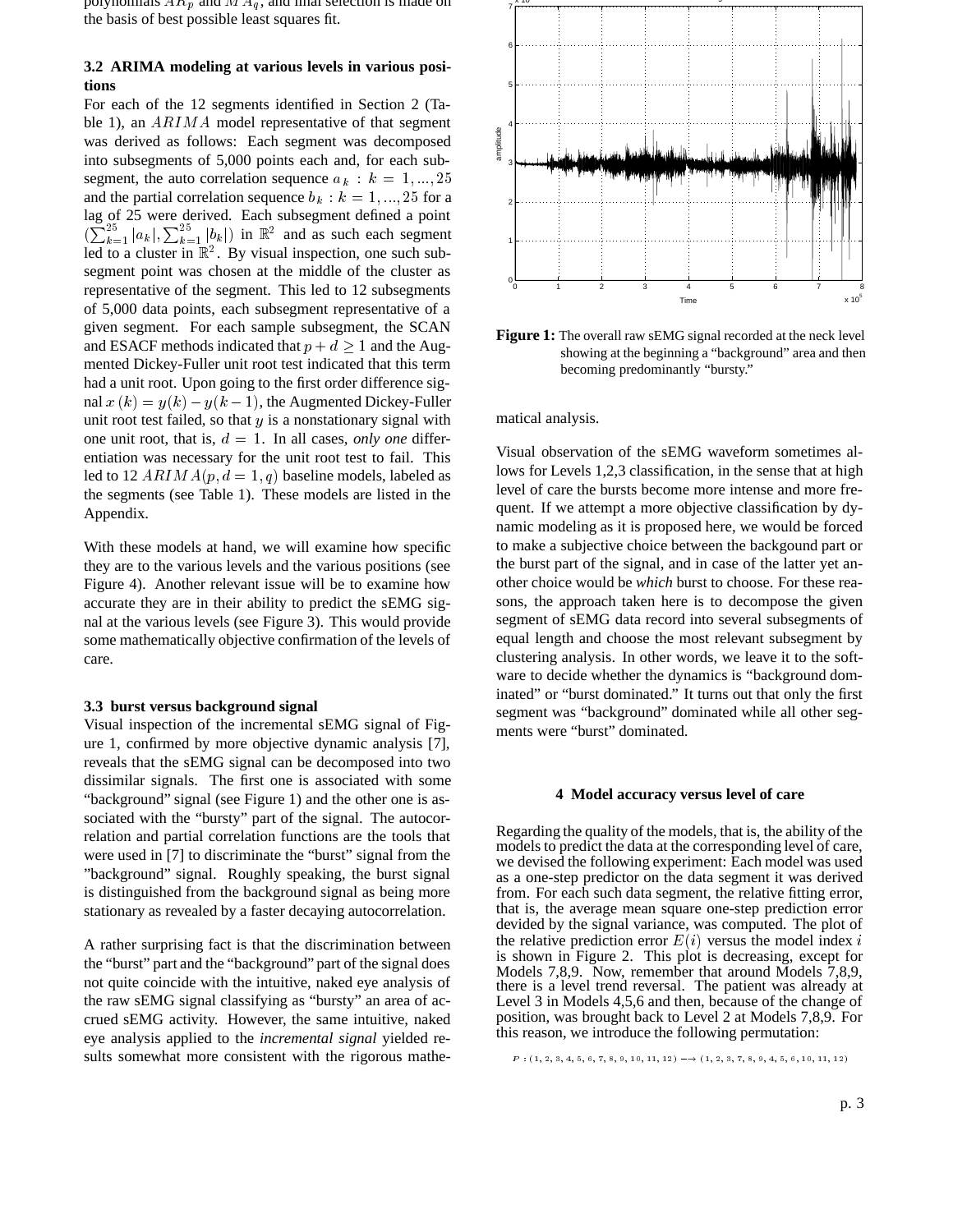

**Figure 2:** Relative one step prediction error E versus model.



**Figure 3:** Relative one step prediction error  $E \circ P$  versus level of care.

In other words, if we follow the right-hand side sequence, the patient starts at Level 1 in the prone position, then goes to Level 2/prone position, to Level 2/sitting, to Level 3/prone, and finally to Level 3/supine. This represents a monotone trend to higher and higher level of care. Call this model re-indexed consistently with the level of care *Model'*. Then upon plotting  $E \circ P$  versus the index of Model', which represents the level of care, the curve has an overall monotone decreasing appearance (see Figure 3). *It transpires from this that, as the patient goes from Level 1 to Level 2 to Level 3, the sEMG signal becomes, more predictable, more amenable to dynamical modeling.*

#### **5 Level specificity and switching dynamics**

Now, we try all 12 models on the *long range* data record. Of course, a model will fit the data segment from which it was identified; however, the same model may or may not fit the other data segments. In the latter case, we would conclude that there is some *"specificity"* in the model attached to a level of care.

The 4 neck recordings were concatenated to produce a single global recording of 786,432 data points. For each such data point  $k \in \{1, 2, ..., 786432\}$ , the interval  $[k - 500, k]$ was considered and the model best fitting the data  $F(k) \in$  $\{1, 2, \ldots, 12\}$  was derived. The fitting criterion was based on the following mean square error:

$$
\sum_{i=1}^{25}\left((a_i^{model}-a_i^{signal})^2+(b_i^{model}-b_i^{signal})^2\right)
$$

where  ${a_i}$  is the autocorrelation sequence and  ${b_i}$  the partial correlation sequence of the incremental signal.

The results are plotted in Figure 4 in the form of a function

$$
F: \{1, 2, ..., 786432\} \rightarrow \{1, 2, ..., 12\}.
$$

The abscissa represents the 786432 data points. The ordinate represents the various models. For each  $k$ ,  $F(k)$  is the model that best fit the data segment. The crucial point is to observe that this function is nearly staircase shaped, *indicating a good correlation between the model and the level of care.* More specifically, the following features are worth mentioning:

- 1. Level 1, prone position, yields a most diffentiated signal because its model, 1, does not fit any data other than the early Level 1 data.
- 2. Level 2, prone, appears to follow models 2, 3. Level 3, prone, appears to follow models 4, 5, 6. However, Level 3 data, prone, also seems to be fitted by model 2 and to a lesser extend by model 4. Therefore, while Model 2-6 are specific to Level 2, prone and Level 3 prone, there are some difficulties at differentiating Level 2 from Level 3 in this position.
- 3. Level 2, sitting, yields a very differentiated signal since models 7-9 are the only ones capable of fitting this data.
- 4. Level 3, supine, also yields a very differentiated signal, because only models 10-12 fit the data, while these models do not fit other data.

The best fitting criterion yields an overall sEMG signal that can be represented, over a short period of time, by a selected ARIMA model and, over a longer period of time, by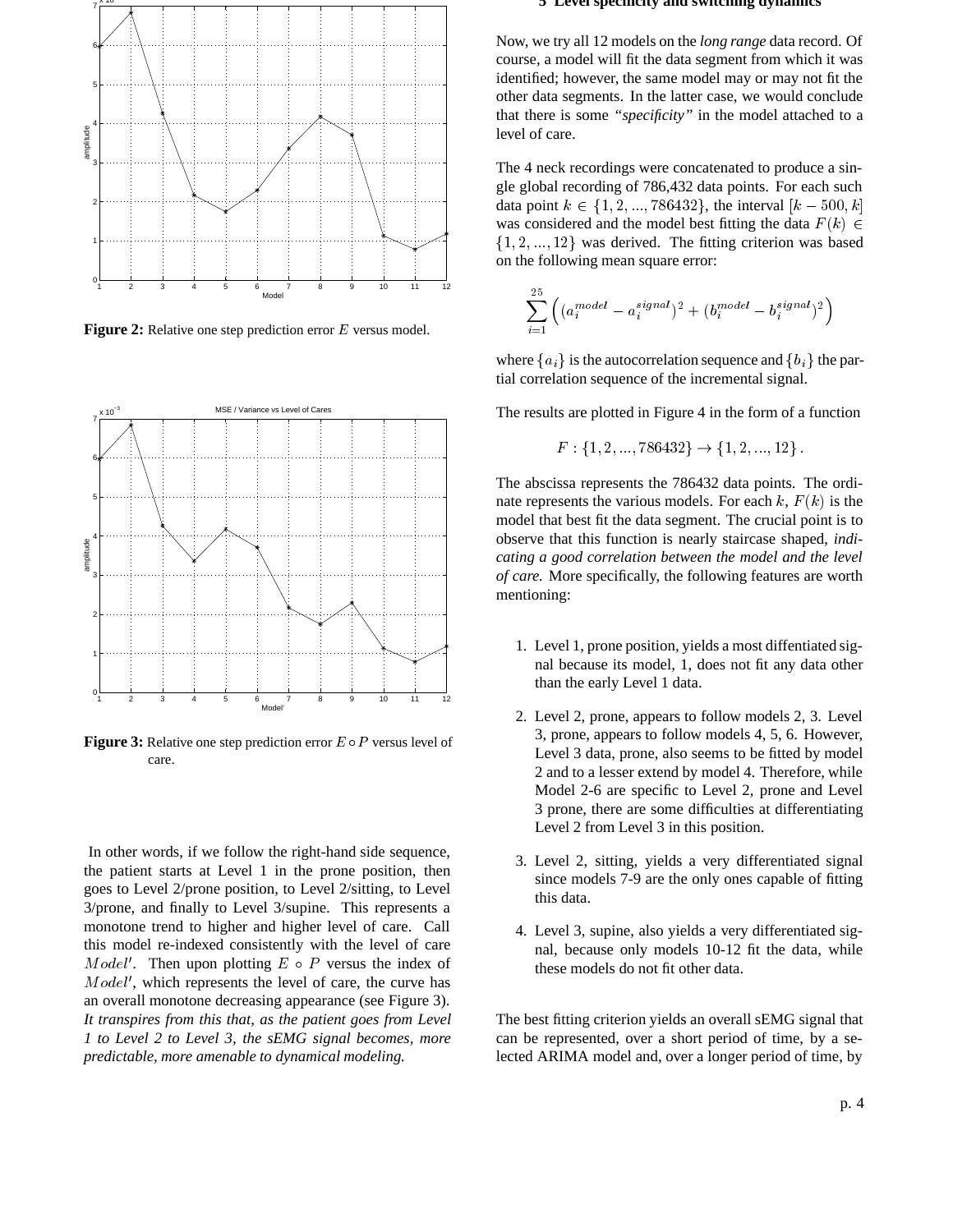

**Figure 4:** Best fitting model versus time.

switchings among the 12 models. These switchings represent transitions among the 3 levels of care, transitions between sitting, prone, and supine positions, etc. For purpose of illustration, we choose the transition between level 2 and level 3 (prone position), where we switch from model 3 to model 4. This is shown in Figure 5.

#### **6 Conclusions**

The main point of this paper is that the ARIMA models of the sEMG signals recorded during NSA entrainment appear to have some Level specificity (as Figure 4 indicates) and, more decisively, the predictability of the sEMG signal improves with the Level of care (as Figure 3 indicates). As such, some objective classification of the Levels of NSA by sEMG signal analysis can be anticipated in a foreseeable future.

The observation that the sEMG signal becomes more deterministic at higher Levels of care can probably be justified by a Hebbian learning argument. That is, at Level 3, the synaptic strengths are adjusted, the neural pathways are established, and consequently the signal becomes less random. The fact that the sEMG signal consists of a "background" part and a "burst" part is reminscent of single neuron bursting [5] and switching phenomena between different dynamical behaviors in many neurons dynamics [6]. However, such well-documented switchings as the gamma-beta and spindling-delta involve transition between rhythms of different frequencies [6] whereas in the NSA sEMG data there is no such frequency shift. It is of interest that the thalamus is known to have burst activity. However, it is not currently known if the thalamus is involved in the NSA physiological phenomena. However, functional MRI study did indicate that NSA has its neural pathways not limited to the spine



**Figure 5:** Transition between Level 2 (Model 3) to Level 3 (Model 4).

but involving some areas of the brain. On another tone, probably the most interesting challenge for control-theorists would be to figure out whether the dynamics of the sEMG signals could lead to some better understanding of the dural attachment feedback.

### **References**

[1] S. Bohacek and E. A. Jonckheere. Chaotic modeling in network spinal analysis: Preliminary report: Nonlinear canonical correlation with alternating conditional expectation (ACE). *Journal of Vertebral Subluxation Research*, 2(4):188–195, December 1998.

[2] A. Breig. *Adverse Mechanical Tension in the Central Nervous System*. John Wiley and Sons, New York, 1987.

[3] Alf Breig. *Skull Traction and Cervical Cord Injury: A New Approach to Improved Rehabilitation*. Springer Verlag, 1989. ISBN: 0387504141.

[4] James D. Hamilton. *Time Series Analysis*. Princeton University Press, Princeton, New Jersey, 1994.

[5] Christof Koch. *Biophysics of Computation: Information Processing in Single Neurons*. Oxford University Press, New York, New York, 1999. ISBN 0-19-510491-9.

[6] N. Kopell. We got rythm: Dynamical systems of the nervous system. *Notice of the AMS*, 47(1):6–16, January 2000.

[7] P. Lohsoonthorn and E. Jonckheere. Nonlinear switching dynamics in surface electromyography of the spine. In *Conference on Physics and Control*, St. Petersbourg, Russia, 2003. submitted.

[8] J. W. McDonald, D. Becker, C. Sadowsky, J. A. Jane, T. E. Conturo, and L. Schultz. Late recovery following spinal cord injury. *J. Neurosurg (Spine 2)*, 97:252–265, 2002.